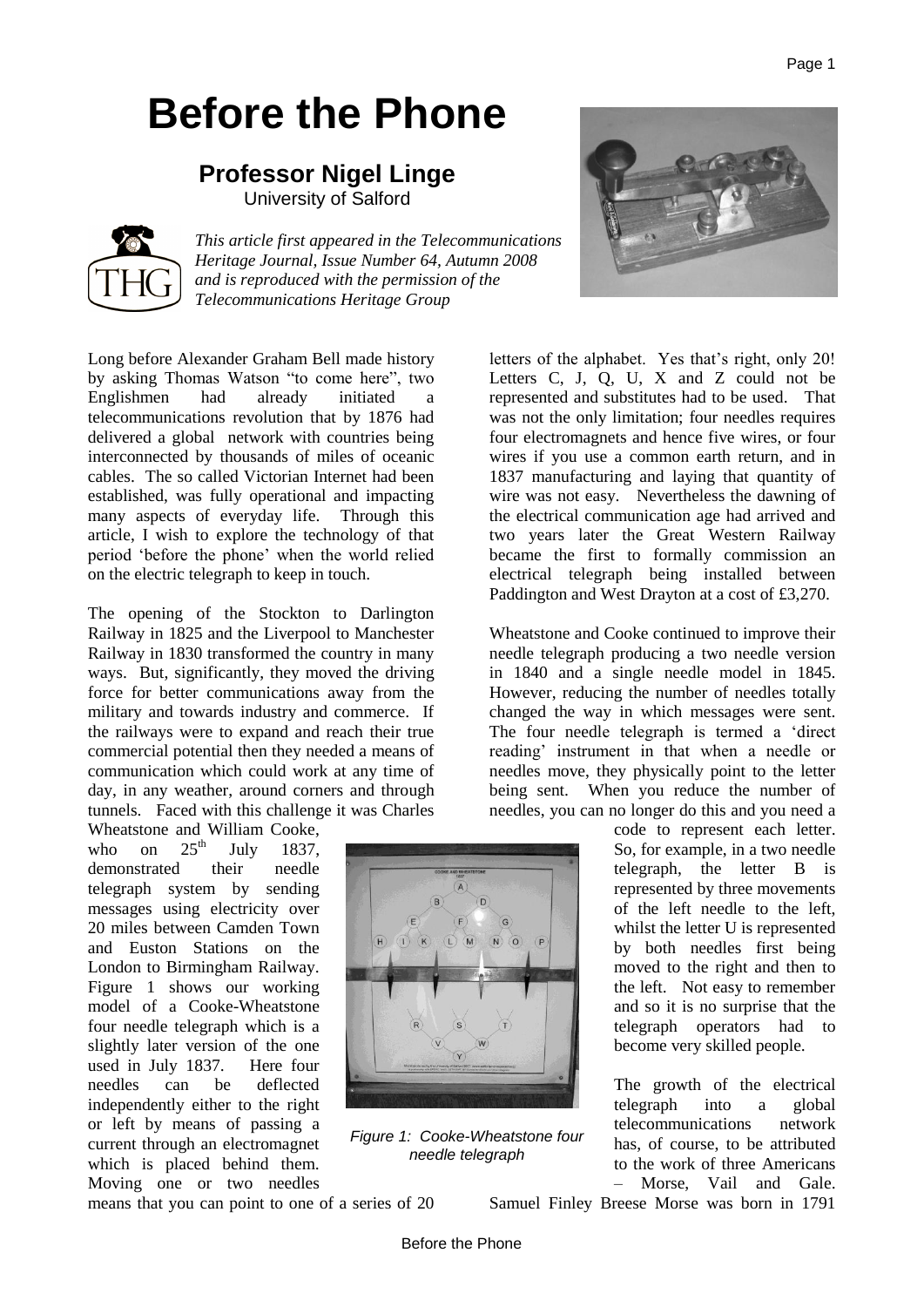and proved to be a talented painter, becoming Professor of painting and sculpture at the University of the City of New York. One of his paintings was even exhibited in the White House.

His interest in telegraphy began in the 1830s and in 1835 he had produced an initial working model. However, with the help of Professor Gale and then Alfred Vail, he was to transform this early idea into the now famous Morse Telegraph with its associated Morse Code. The first Morse telegraph system was completed on  $24<sup>th</sup>$  May 1844 with a line between Washington and Baltimore along the Baltimore and Ohio Railroad.

The Morse telegraph relies on sending information as a series of coded electrical pulses – either long or short.

So for example, a letter A is represented by a short pulse followed by a long pulse; or as we prefer to call them a dot followed by a dash. The story of the letter V is interesting and also probably fictitious. It is claimed that Morse's love of Beethoven's fifth (V) symphony meant that dah dah dah daaah became dot dot dot dash!

A Morse telegraph system comprises two main components; a device for sending the dots and dashes – a key – and a device for receiving them – a sounder. A key is simply a single pole on-off electrical switch. When depressed the key closes a set of electrical contacts and when released, the contacts open. Figure 2 shows a key manufactured by Ward and Goldstone of Salford. However, this key has two sets of contacts. The

ones at the rear are normally closed and a front set are normally open. Depressing the key closes the front contacts and opens the rear ones. This is important where you have several keys in series along the same telegraph line. When not in use, the key keeps the line continuous so that a signal from a key further up the line



*Figure 2: Ward and Goldstone (Salford) British Morse Key*

could still pass through to one further down the line. Figure 3 shows an American key manufactured by J.H. Bunnell & Co. of New York. This type of key was used on closed working lines where a voltage was always maintained on the telegraph line even when no information was being sent. When not in use, a shorting lever is moved to close the key contacts.



*Figure 3: JH Bunnell & Co., (New York) American Morse Key* 

The beginning of a message would therefore be signified by opening the shorting lever and hence, removing the voltage from the line. Pressing the key then closed and opened the contacts in the usual way with the shorting lever being returned to the closed position at the end of the message.

A sounder converts the electrical dots and dashes into something which can be heard. The sounder comprises two coils of wire wound around a soft iron core and connected so as to form a single electromagnet that when energised forms a horseshoe magnet. It is important to connect these coils correctly otherwise the magnetic field from one will counter-act the field from the other. The resulting magnetic field then attracts an armature which is connected to a large brass arm. This arm moves against the action of a spring and hits an end stop and when the electric current stops, so the spring returns the arm, hitting against a second end stop. It is the noise of the arm hitting the end stops that allows the dots and dashes to be discerned. Several adjustments are provided for altering the tension on the spring, the

air gap between the armature and the electromagnets and the position of the end stops. However, it is important to ensure that an air gap is always maintained between the armature and electromagnet to prevent the armature becoming magnetised and hence, preventing a quick release when the electric current stops. Figure 4 shows a J.H. Bunnell main line sounder type 15B. The total resistance of the electromagnet coils is 150 ohms which means that it is a main line sounder. This type of sounder

would be directly connected to the telegraph line and operate with a typical current of 40mA. However, the longer the telegraph line, so the electrical signal diminishes due to losses.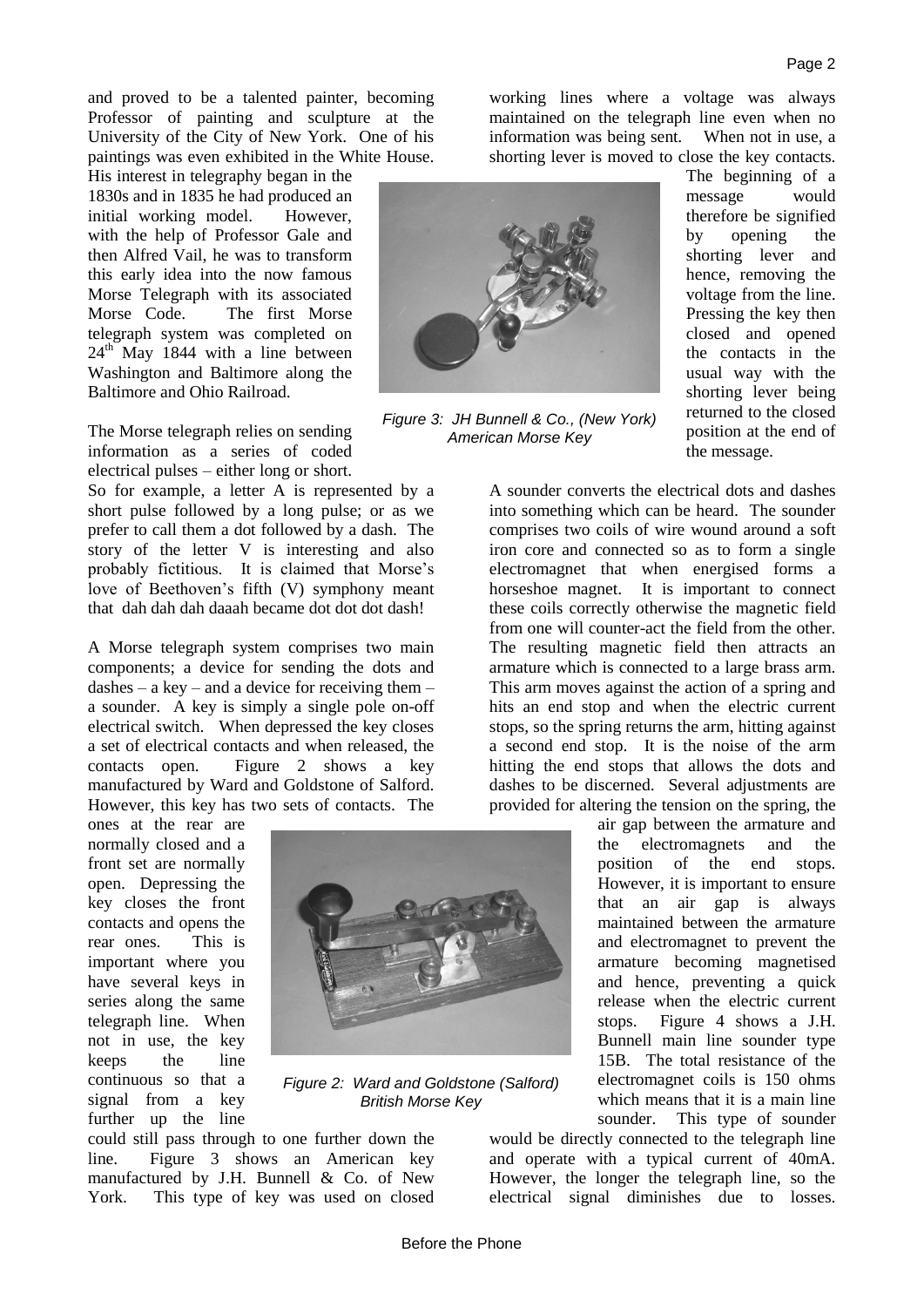Generating a usable 40mA current at the end of a long line would require a very high and normally prohibitively high, voltage. The solution was therefore not to connect a sounder directly to the telegraph line but instead, attach a device known as a relay.



*Figure 4: JH Bunnell & Co., (New York) Main Line Sounder type 15B*

Figure 5 shows a J.H. Bunnell relay that was manufactured for the Western Union Telegraph Company. This relay is rated at 150ohms but only requires 16mA to operate. The reason for this is that a relay is not trying to move a large



*Figure 5: JH Bunnell & Co., (New York) Morse Relay* 

brass arm but instead, to move a much lighter armature which requires less magnetic force to move it and hence, less electrical current in the electromagnets. As the armature moves so it makes an electrical contact; the armature forms one pole of a switch just like a key. The armature therefore makes or breaks a second electric circuit. This second electrical circuit then connects a local battery to a local sounder thereby

allowing any current to be generated. Figure 6 shows a Post Office Standard Type B relay. This differs from the J.H. Bunnell relay in two important ways; firstly it is constructed in a vertical orientation and secondly, it is polarised which means that it contains a permanent magnet curved around the electromagnets. The coils of the two electromagnets, each of which is rated as 100 ohms, are differentially wound with the ends of each coil being labelled D and U and D circle and U circle respectively. These letters reflect a



*Figure 6: Post Office Standard Type B Morse Relay*

railway legacy with D representing the Down station and U, the Up. Two contacts are also provided; Space (S) and Mark (M) with a third contact Tongue (T) which moves between then making contact either with S or M. When a current flows from D to U (or D circle to U circle) the Tongue is deflected to make contact with S and should the current be reversed so the Tongue would be deflected in the opposite direction and make contact with M. The current flowing in one direction enhances the magnetic field provided by the permanent magnet whilst, reversing the current causes the magnetic field generated by the coils to oppose that of the permanent magnet. Unlike the J.H. Bunnell relay described earlier, here the direction of the current results in a different operation of the relay.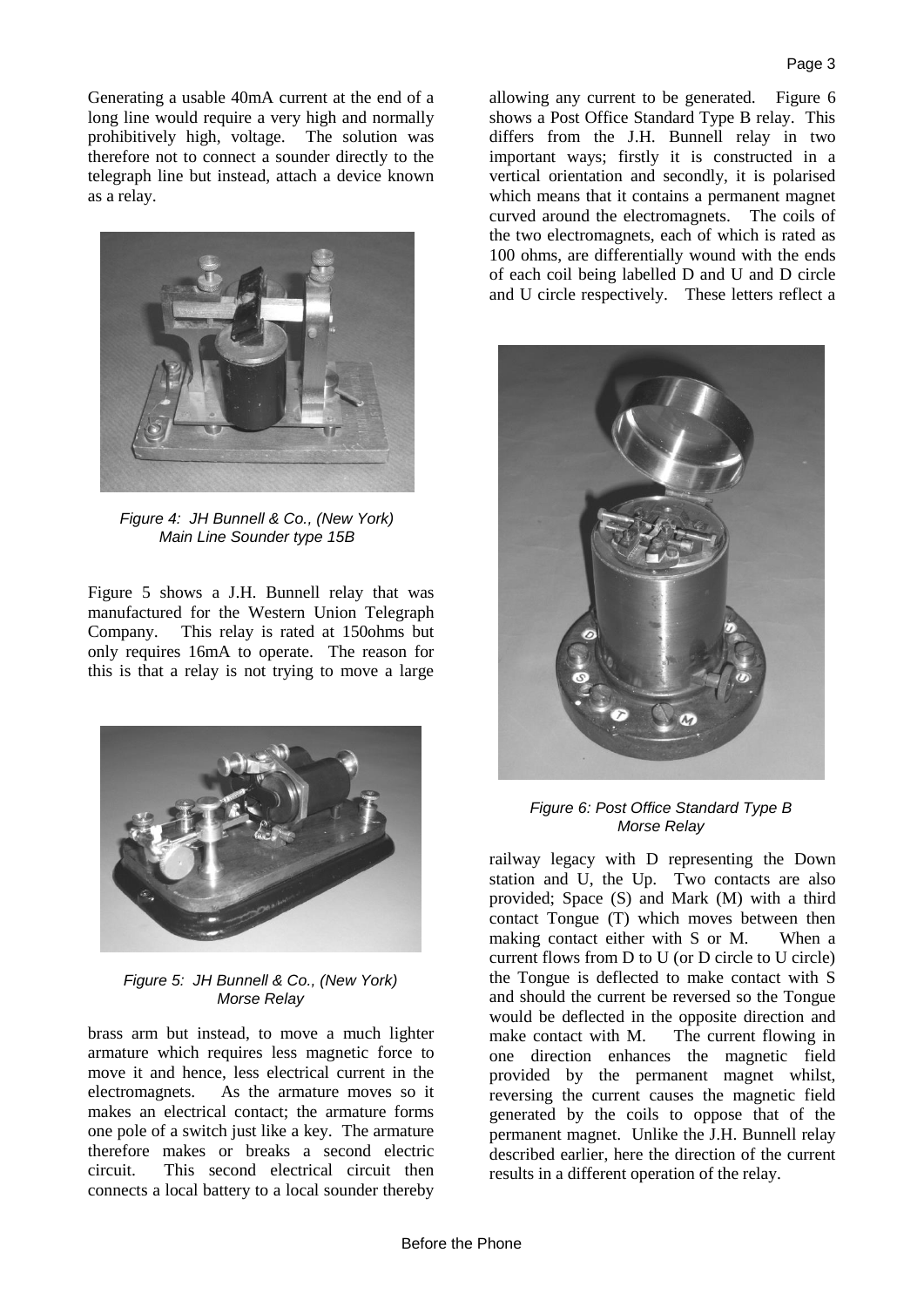Relays therefore connect local sounders driven by a current supplied from a local battery which allow for higher currents to be provided. Figure 7 shows an example of a local sounder that is

labelled "Postal Telcable Co" and rated at 10ohms. Physically, a main line and local sounder are very similar and therefore in order to move the brass arm, a similar magnetic field strength is required.



*Figure 7: "Postal Telcable Co" Local Sounder*

Comparing a main line and local sounder, given that they need to generate the same magnetic force, then the product of the number of turns in the electromagnetic coils and the current flowing through those coils needs to be equal. However, a local sounder can operate on a much higher current and therefore does not need as many turns of wire in the coils making up its electromagnets. If there are less turns then so too the length of wire making up these turns will be shorter and since the resistance of a piece of wire is directly proportional to its length, if the wire is shorter so its resistance must be less. Local sounders will always have a lower resistance than main line sounders for this reason.

In order to demonstrate the operation of a typical Morse Telegraph system and to give people an



opportunity to send messages using Morse Code, we have constructed a fully operational demonstration system using original equipment. Figure 8 is the circuit diagram of our system. It comprises two telegraph stations wired in a closed line, central battery configuration. A line battery of 9V generates a line current of 16mA which passes through two keys with shorting levers and two relays; one rated at 150ohms and the second at 400ohms. These relays each drive their own local sounders; one rated at 50 ohms and driven from a local battery of 3V providing a sounder current of 60mA and the second rated at 10 ohms and driven from a local battery source of 1.5V

Listening to the noise made by a sounder and determining the message being sent required

providing a sounder current of 150mA.



*Figure 9: JH Bunnell & Co., (New York) Single Pen Register*

incredible skill. It also required an operator to be present at all times in order to receive every message. Pen registers or 'inkers' were machines that could print the Morse Code dots and dashes directly onto paper tape. Figure 9 illustrates a J.H.

> Bunnell single pen register. When originally purchased this item had several key components missing and so has undergone major restoration with several parts having to be made from scratch. The incoming Morse signals pass through electromagnets which, just like a sounder, attract an armature which is connected to a

moving inker arm. *Figure 8: University of Salford Morse Telegraph Demonstration Unit*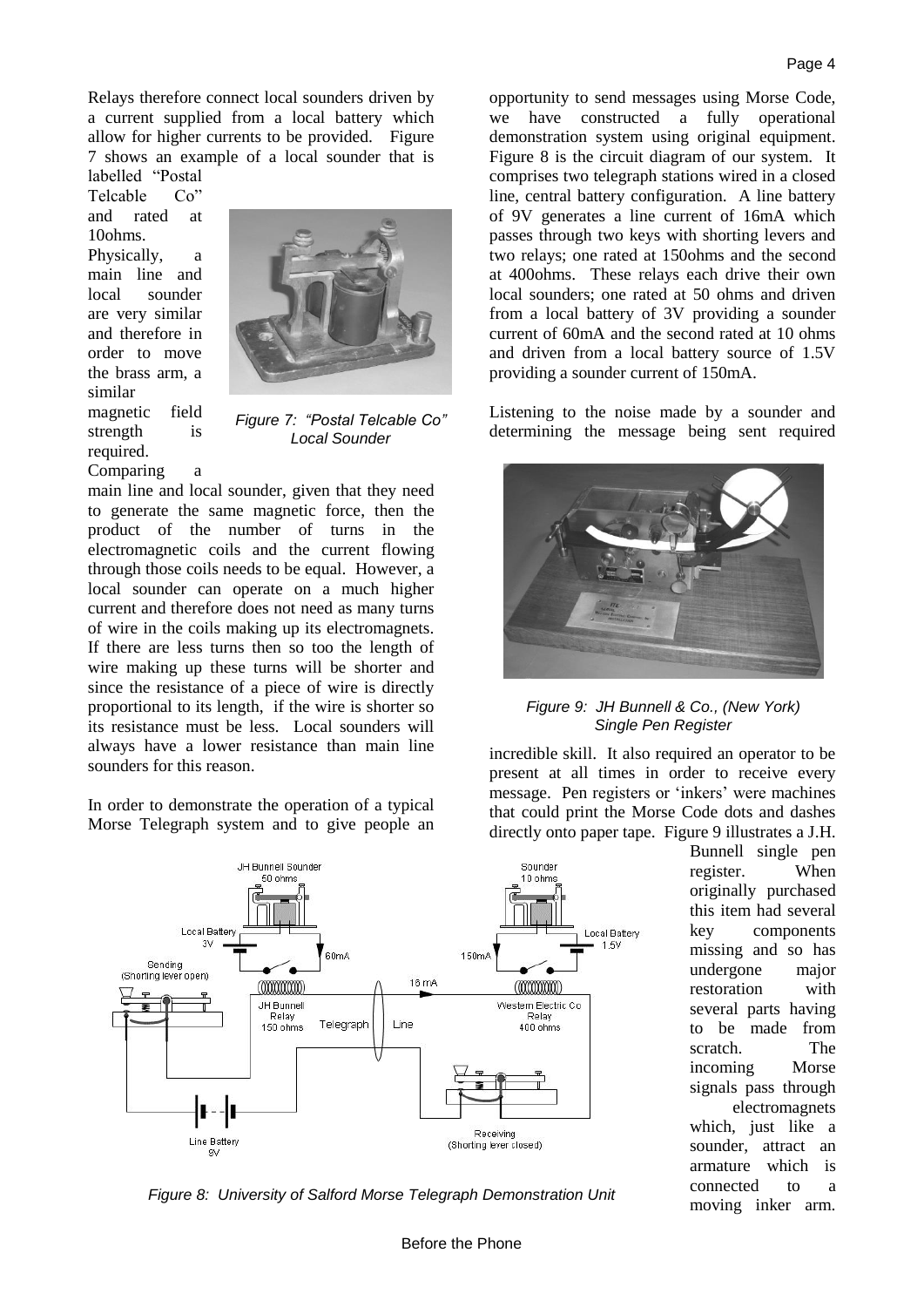When the electromagnet attracts the armature so the inker arm moves upwards, pressing the paper tape against an inked roller. In this way a dot will generate a short ink mark and a dash a longer ink mark on the paper tape. The paper tape is wound on a reel and is driven by a clockwork mechanism and a set of feed rollers. However, the really interesting part about this machine is its automatic start and stop mechanism. In other words how does it know when a message begins and ends? Figure 10 shows the insides of the pen register.



Mechanism stop

## *Figure 10: Internal workings of a JH Bunnell & Co., single pen register*

When the first dot or dash of the message is received, the armature of the electromagnet is attracted and is connected via a linkage to a moveable pin. In its normal position, this pin interrupts the clockwork mechanism which is held in a stop position. However, when the armature moves, so the pin moves and releases the clockwork mechanism. A spring pulls the pin to engage it with a timing thread. As the clockwork mechanism runs, so this timing thread rotates and moves the pin back towards the clockwork mechanism stop. However, each successive dot or dash continues to move the pin away from the clockwork stop. Therefore whilst the message is being received, the pin is kept away from the stop and so the clockwork mechanism continues to run and feed the paper tape off the reel, through the feed rollers and between the inked roller and inker arm. After the last dot or dash of the message is received so the pin remains engaged in the timing thread and moves back towards the clockwork mechanism stop. When it reaches the stop, the clockwork mechanism is stopped. Adjustments are provided to control where on the timing thread the pin is moved to by the armature. The further along the thread, so the longer it takes for the pin to return to the clockwork stop.

Having built the telegraph networks, their commercial potential was soon realised. On the

16<sup>th</sup> May 1843 the Great Western Railway launched a public telegram service using its electrical telegraph installed along its line from London Paddington to Bristol. The charge to send a message was one shilling and there was no limit on the number of words sent. At each of the main stations along the line, skilled telegraph operators sent and decoded the messages and then 'messenger boys' were employed to take these messages and deliver them by hand to local addresses. In the USA, commercial telegraphic messages were introduced in 1851 with the formation of The New York and Mississippi Valley Printing Telegraph Company. Five years later it changed its name to Western Union to mark the linking of western and eastern telegraph networks into one system. A new word was required to describe these telegraphic messages and whilst, some suggested "telegrapheme", it was the Americans who coined the now more familiar "telegram" in 1852. The first line of a telegram is called the 'check' and includes a set of abbreviations that indicate the number of words, where it came from, and the class of service. The name and address of the recipient follows the check and thereafter the actual message which was hand written by the telegraph operator. As telegraph networks grew so too did the popularity of sending telegrams turning it into a significant business growing from 99,000 messages in 1851 to over 3.7 million in 1868. Figure 11 shows a typical telegram as sent over the London and North Western Railway.

The electric telegraph rapidly grew to form the world's first truly global communications network. Within the UK there were 1300 telegraph stations communicating over 10,000 miles of telegraph line in 1868 but only four years later this had grown to 5,179 stations and over 87,000 miles of line. A telegraph line was laid under the English Channel in 1850 and very significantly, the first operational trans-Atlantic telegraph cable was completed in August 1858. Whilst that cable had a very short life  $-$  just one month - it did nevertheless prove that such a venture was a practical reality and had commercial value too; a total of 400 messages were sent from Valentia Bay in Ireland to Trinity Bay in Newfoundland whilst the cable was operating. A permanent connection was finally established between the 'old' and 'new' worlds in 1866. In 1868 the Disraeli government introduced the Telegraph Bill to "enable the Postmaster General to acquire, maintain and work the Electric Telegraph in the United Kingdom". By 1870 over 2000 men and 500 women were